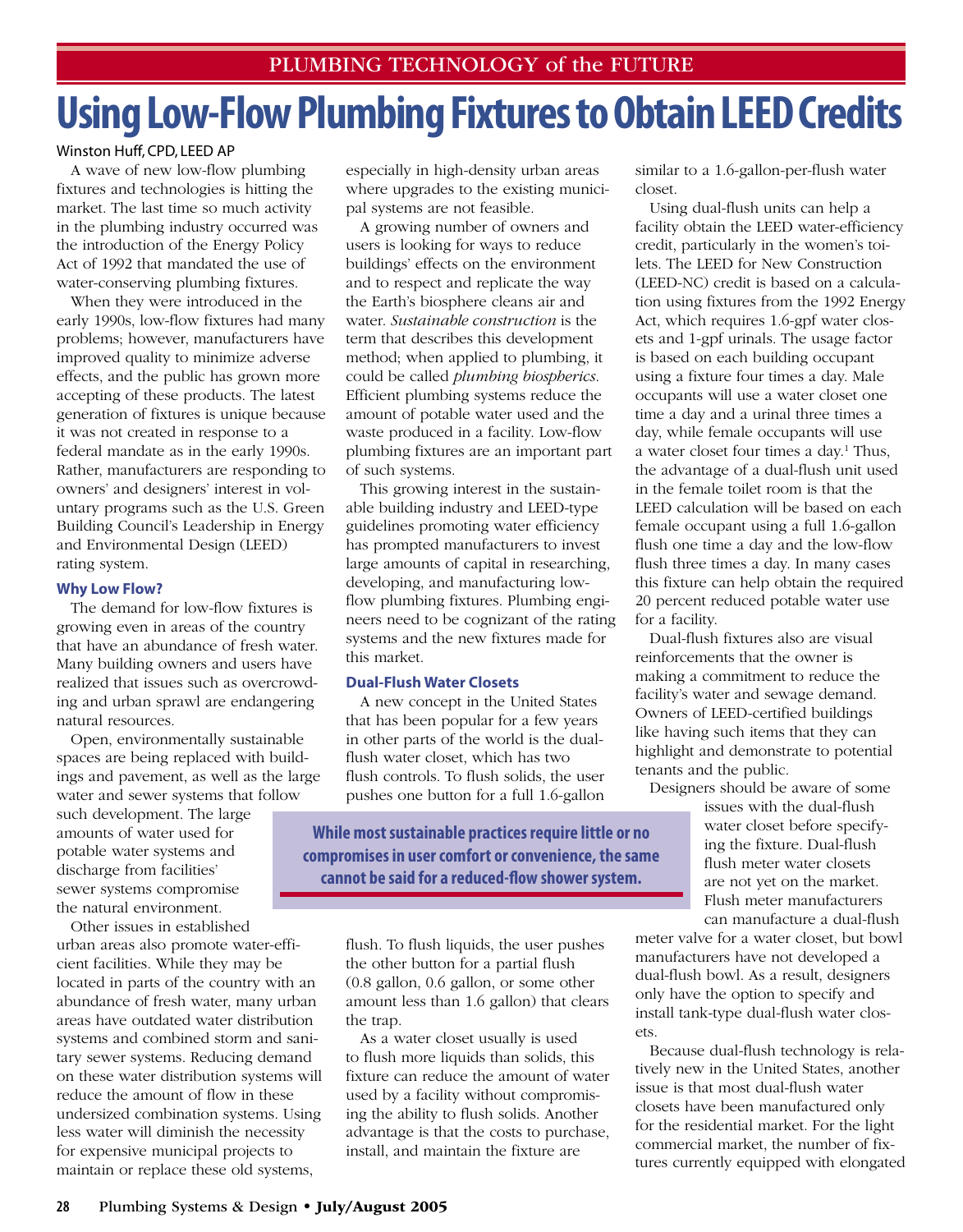## PLUMBING TECHNOLOGY of the FUTURE

bowls or Americans With Disabilities Act-height bowls is very limited. However, manufacturers have indicated that this is about to change.

In the meantime, pressure-assisted dual-flush water closets that use the municipal water pressure to assist in flushing are available. The pressureassisted technology is very reliable and appropriate for particular applications. Some owners of hotels and resorts that use only the pressure-assisted fixtures will be interested in trying out the dualflush options.

Some owners are concerned about the ability of these fixtures to effectively flush solids. Much like the conventional single-flush water closets, some products work very well while others are lacking. However, problems with the product most likely are not due to the dual-flush technology; rather, they probably are associated with the design of the trap and the flushing process.

#### **Low-Flow Water Closets**

Another new product is the low-flow water closet, which uses less than 1.6 gpf, reducing both potable water use and wastewater. To the untrained eye, these fixtures appear and operate similarly to the 1.6-gpf fixtures, and users may never know they are low flow.

These fixtures are installed and maintained just like 1.6-gpf fixtures. At one time, non-mainstream or foreign manufacturers were the only makers of these fixtures. As a result, some owners were concerned that their maintenance staffs would be unable to find parts or service the fixtures. However, many fixtures now are available from mainstream manufacturers and are supported by large supply houses. You also can find dual-flush and low-flow water closets with the tank installed inside the wall. These installations offer the convenience of a wall-mounted fixture and conceal the flush tank and valves.

Using these low-flow water closets along with other low-flow fixtures can help obtain water-efficiency LEED credits with minimal installation issues or added cost.

#### **Low-Flow Showerheads**

The 2.5-gallons-per-minute showerhead has been the standard fixture in the United States since the 1992 Energy Act. Some users complain that this is not enough water; thus, shower systems that use several showerheads, and as a result use much more than 2.5 gpm, are becoming more popular. Some people in the green construction movement have compared these types of showers

to large sport utility vehicles that use so much gas.

Many of these systems have been installed in residential bath-

room redesigns that include expensive finishes. The problem arises when the homeowner cannot use the fixture because typical residential water heaters do not supply enough hot water to support it.

While these systems may be appropriate in some applications, they usually are not used in sustainable facilities. One type of system available for green construction recirculates the water in complete shower systems much like a whirlpool tub recirculates water.

A low-flow showerhead is another option; however, the user will know this is a reduced-flow fixture and will approach the shower differently than a standard shower. While most sustainable practices require little or no compromises in user comfort or convenience, the same cannot be said for a reduced-flow shower system.

For instance, when a dual-flush water closet is installed, users quickly can learn how to operate the fixture. If the fixture is installed and operates properly, the user makes little if any sacrifices. The use of a water-free urinal is similar in that it has little effect on the user if the fixture operates properly. As a result, if used in appropriate facilities, these low-flow fixtures can be installed with little risk of increased user complaints.

Low-flow shower systems are different. When using low-flow showerheads, users may need to alter their normal showering routines. For example, because of the decreased water flow, a few more seconds may be needed to rinse hair after shampooing. To fully appreciate low-flow shower systems, users must buy into the sustainable practices concept. If this buy in does

not occur, users may not accept the fixture.

For example, a new college dormitory marketed as a sustainable building that uses less energy and water, and as a result creates less waste, will attract motivated users who already have

**Efficient plumbing systems reduce the amount of potable water used and the waste produced in a facility. Low-flow plumbing fixtures are an important part of such systems.**

> bought into the concept. On the other hand, it is not unusual for universities to install vandal-resistant fixtures in dormitories because students will either remove the flow restrictor from the showerhead or disable the showerhead and complain to the staff to replace it. However, with the proper approach these fixtures have been used very successfully with few complaints.

> The plumbing design team should be aware of these issues before recommending the installation of a low-flow showerhead. If the users will not buy into the sustainable concept, the use of the low-flow showers may not be appropriate for the particular project. On the other hand, the design team should be aware that low-flow showerheads might be expected if the owner and users are motivated to follow sustainable practices.

Another issue with low-flow showers is mixing valves that are designed for non-scald capabilities at 2.5 gpm. While flowing at lower rates has not been an issue with the performance of the 2.5 gpm mixing valves, manufacturers are looking at creating mixing valves rated for the low-flow showerheads.

Plumbing system designers also should be aware of the length and size of hot water piping from the hot water source or main to the showerhead. In theory, removing a 2.5-gpm showerhead and replacing it with a low-flow showerhead can reduce the flow of water in a line by a minimum of one-third. The end result is that it will take one-third more time to get the hot water to the fixture. Potable water is wasted when the user has to wait for the hot water to reach the fixture. While it does not directly count toward LEED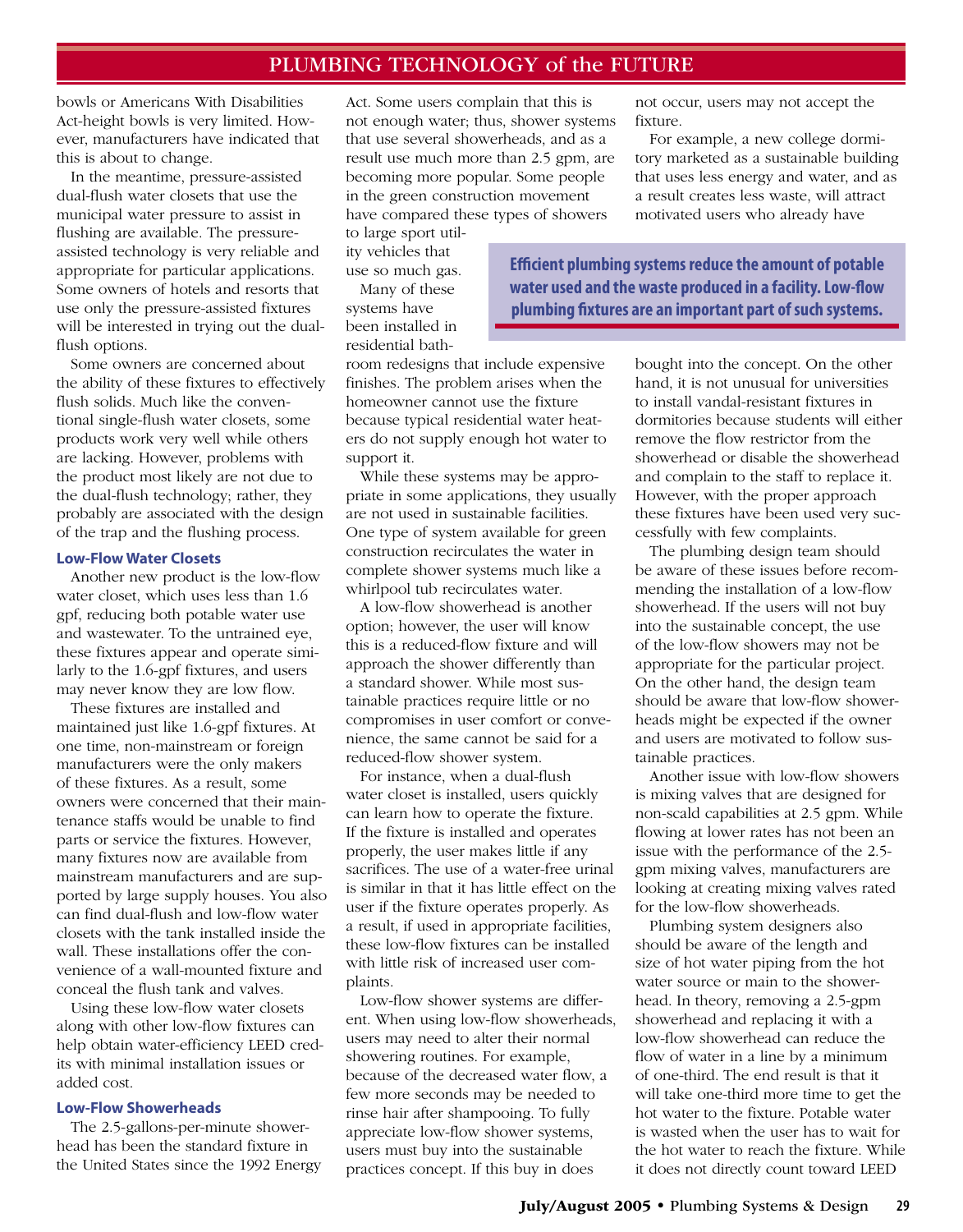## PLUMBING TECHNOLOGY of the FUTURE

credits, reducing the length of piping from the hot water source to the fixture is one way to reduce the amount of water used in a facility.

When designing a system with many showers, such as a hotel or dormitory, the designer must decide if the supply piping and water heater system should be sized for the low-flow heads or the standard heads. Until the low-flow showerheads are common, the designer may chose to size the piping and the water heating system based on 2.5 gpm showerheads, because the facility owner may decide to change the low-flow showerheads to the 2.5-gpm showerheads in the future.

#### **Maintaining LEED Certification**

The LEED rating system is a voluntary set of guidelines. It is not enforced by law as the Energy Policy Act of 1992.

Currently most references to LEED certification are to LEED for New Construction, or LEED-NC. To obtain LEED-NC certification, the owner must register the facility with the USGBC. The USGBC will send the design and construction team a package of materials to be filled out and submitted at the end of construction. For example, to obtain the LEED credit for reducing potable water use, the team will need to submit three items. The first item is a calculation showing that, by using low-flow fixtures, the facility uses at least 20 percent less water than the baseline calculation for the facility using 1992 Energy Policy Act fixtures. The second item is documentation that the fixtures installed are low flow. The third item is a report from the commissioning agent verifying

that low-flow fixtures were installed in the facility. The new versions of LEED-NC also require a letter signed by the mechanical, electrical, and plumbing engineer or responsible party declaring that the project uses less water.

If the credits are approved, the USGBC will send a plaque to the building owner that shows the facility was LEED-NC certified at the time construction was complete. Any subsequent actions taken by the users after occupying the facility, such as removing lowflow showerheads and installing 2.5 gpm showerheads as in the example of a university dormitory, do not take the LEED-NC certification away from the building.

The USGBC realized that LEED-NC does not guarantee that a building will continue to run as a high-efficient facility in the years after construction. Systems can deteriorate over time, and the building can be operated in a way that does not take advantage of the sustainable systems. In response, the USGBC introduced LEED for Existing Buildings (LEED-EB).

LEED-EB is a set of standards that helps building owners monitor the operation of sustainable systems in their facilities. Building owners can keep records on the facility's efficiency and resubmit to the USGBC every five years to maintain LEED-EB certification. USGBC predicts that this product eventually will be used in more facilities than LEED-NC.

In the case of low-flow showerheads, LEED-EB brings another element to the sustainable facility. For a building to retain the LEED-EB certification, users

### JOIN A CHAPTER, REAP THE BENEFITS

## Chapter membership increases the benefits of ASPE membership.

ASPE membership brings together many facets of the plumbing engineering and design industry. A chapter meeting is a point for all plumbing professionals to gather and share their perspectives about the industry. Monthly meetings are not just meetings; rather they are places for peer-to-peer interaction. Camaraderie is built through a group working toward one common goal—improving the plumbing industry to build a healthier and safe environment for the public.

- ◊ Equipment and system education is shared through chapter meetings.
- ◊ Industry questions may be asked of fellow members on a non-biased or judgmental level.
- ◊ Group support for each individual is given through chapter affiliation.
- ◊ Friendships with a common professional interest are built.

must buy into the sustainable facility concept because they will have to make minor adjustments in their showering habits as previously noted. Actions such as replacing showerheads *do* affect LEED-EB certification.

## **Water-free Products**

Water-free urinals were discussed in detail in the March/April 2005 issue; however, it is important to mention that water-free urinals can help in obtaining LEED's water-efficiency credit.

Because of these fixtures' popularity, mainstream manufacturers are introducing more and more water-free products. Expect to see these fixtures heavily promoted in the near future. As with any new product, designers need to be aware that these fixtures, even though they are popular, might not be the best application for every project.

If the sustainable construction trend continues, more fixtures will become available that use even less water than low-flow fixtures. One example is the water closet that uses no water. What is a water closet with no water? Owners of traditional office buildings are looking at the advantages of composting toilets. Is there a future for a landscaping/ plumbing professional to design composting toilet systems? These questions will be answered in future columns. The industry is growing and changing every day, and plumbing engineers need to keep ahead of the curve. ■

#### **References**

1. *LEED-NC Version 2.0 Rating System:*  Water Use Reduction 3.1 and 3.2. USGBC. June 2001.



*Winston Huff, CPD, LEED AP, is a project manager, plumbing fire protection designer, and LEED facilitator with Smith Seckman Reid Consulting Engineers* 

*in Nashville, Tenn. He is the founding editor of Life Support and Biosphere Science academic journal and has served as its editor in chief. He also is president of Science Interactive, an organization promoting biosphere science. To comment on this article, or for more information, contact* articles@psdmagazine.org*.*